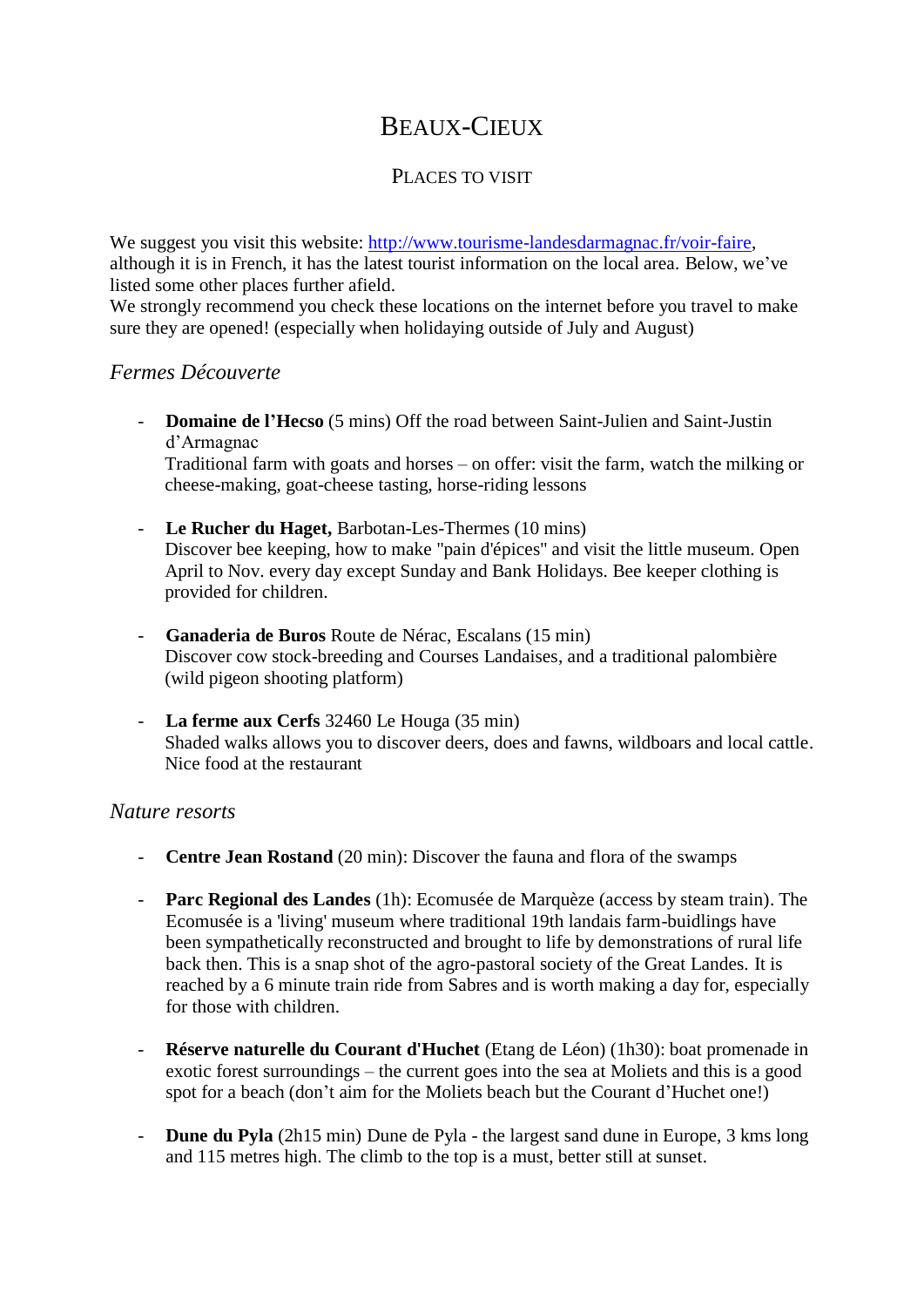- **Bassin d'Arcachon** (2h10 min) : the Bay is home to wide variety of birdlife.There are birdwatching reserves at nearby Parc Ornotholiqique du Teich and the Bird Island (*Ile aux Oiseaux*) in the Bassin which can be visited by boats that depart from the Arcachon jetties.

#### *Large towns worth a visit*

- In Gironde
	- o historic city of **Bordeaux** (1h30 min) with its the 18th century old town centre, its cathedral and many fine monuments and buildings such as the Opera, Bourse and Grand Théatre.
	- o **Arcachon** (2h): sea-side resort hugely popular with French families with exceptional sandy beaches, long, picturesque sea-front promenade, all topped off by Arcachon's signature architecture, exemplified the Moorish casino and park, and by the magnificent villas of the Winter Town featuring stained glass, ornate balconies and intricate brickwork.
- In Gers
	- o **Auch** (1h20 min): Musée des Jacobins, the Gothic Cathédrale Ste-Marie
- In Lot-et-Garonne
	- o **Mezin** (38 min): Medieval city, Cork Museum, Touristic Train to Nérac
	- o **Nérac** (50 min): Renaissance city of Henry IV, river cruises, touristic train
- In Pyrénées-Atlantiques
	- o The resort of **Biarritz** (1h40) Belle Époque Biarritz gained popularity in the 19th century when Europe's rich and famous bathed and rested here. Today it's vibrant once again, offers exceptional beaches, top quality golf and surf, fine shops, restaurants and museums, and a particularly good aquarium (Musée de la Mer)
	- o **Bayonne** (1h45) capital of the French Basque Country: shopping, culture, ramparts, museums - plus lots of ham  $\&$  chocolates! In mid-August, the city goes mad during the fêtes de Bayonne.
- In Hautes-Pyrénées
	- o **Pau** (1h30), compact, cultured, scenic and historical city with lovely boutiques, cafés and tea-shops, the castle of Gascon king Henri IV and the spectacular Boulevard des Pyrénées. The city hosts international golf (Pau's golf course was created in 1856, the oldest in Continental Europe), equestrian and motor-racing tournaments.
	- o **Lourdes** (2h), the Pilgrimage town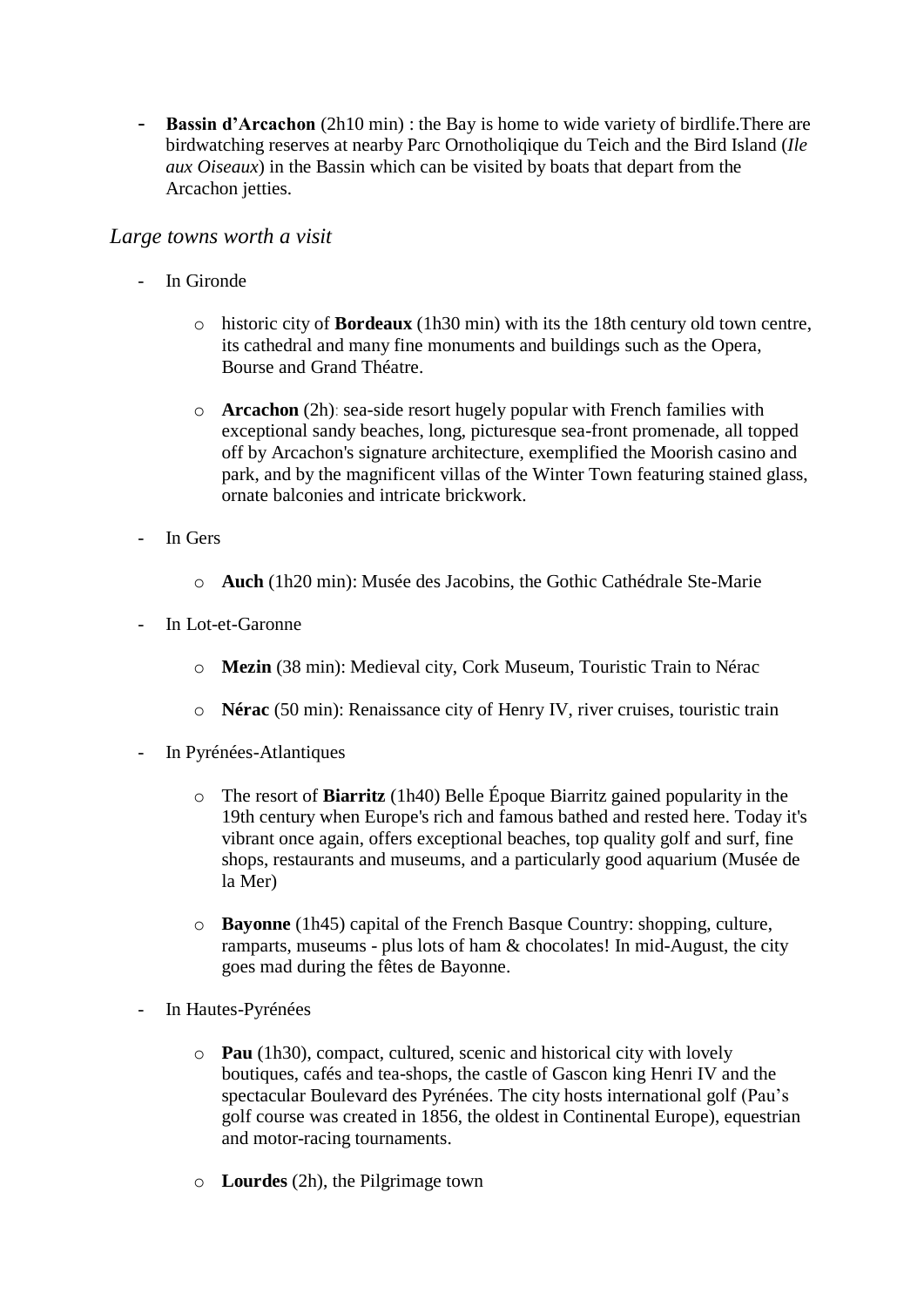# *Medieval Bastides and villages*

- Les Landes
	- o **Labastide** (10 mins): Place Royale, whose architecture was the model for the Place des Vosges in Paris; Notre Dame des Bastides (a bike sanctuary); Ecomusée de l'Armagnac: nature trail through forests and around 7 lakes, gascon barn with traditional tools and casks for armagnac making, distillery and underground wine store; Temple des Bastides (Bastides museum); See Tourist Office for guided tour of the village.
	- o **Saint-Justin** (15 mins)
- Gers
	- o **Montréal du Gers** (30 mins) oldest Bastide in the area
	- o **Séviac** (30 min) 5thC roman villa (near Montréal du Gers), with over 30 mosaic pavements
	- o **Fourcès** (35 mins) unique round Bastide
	- o **Laressingle** (45 min) a tiny fortified village, museum of medieval weapons An authentic siege camp of the 12-14th century with demonstrations of siege machines. Medieval trades are demonstrated e.g. rope making, armour, blacksmith etc.
	- o **Condom**: (50min) Musée de l'Armagnac, Cathedral
	- o **La Romieu** (1h), charming bastide famous for its cats: 15 stone cats can be found in the town. The legend goes that Angéline and her beloved cats saved the village from disaster when rats threatened to over-run the town and plunge it into famine.

## *Cathedrals & abbeys*

- Gers
	- o **La Romieu:** (1h) 14thC Collegiate Church listed World Heritage Site by UNESCO.
	- o **Auch** (1h20): 14thC cathedral, famous for its stained glass and choir walls, the latter rated one of the finest surviving in the world today
	- o **Valence sur Baïse** (55min) : peaceful Abbaye de Flarans
- Gironde:
	- o 13th Basilique of **Bazas** (45mins via Losse) Fine church square lined with fine  $16<sup>th</sup>$  and  $17<sup>th</sup>$  houses. (also see Châteaux below)